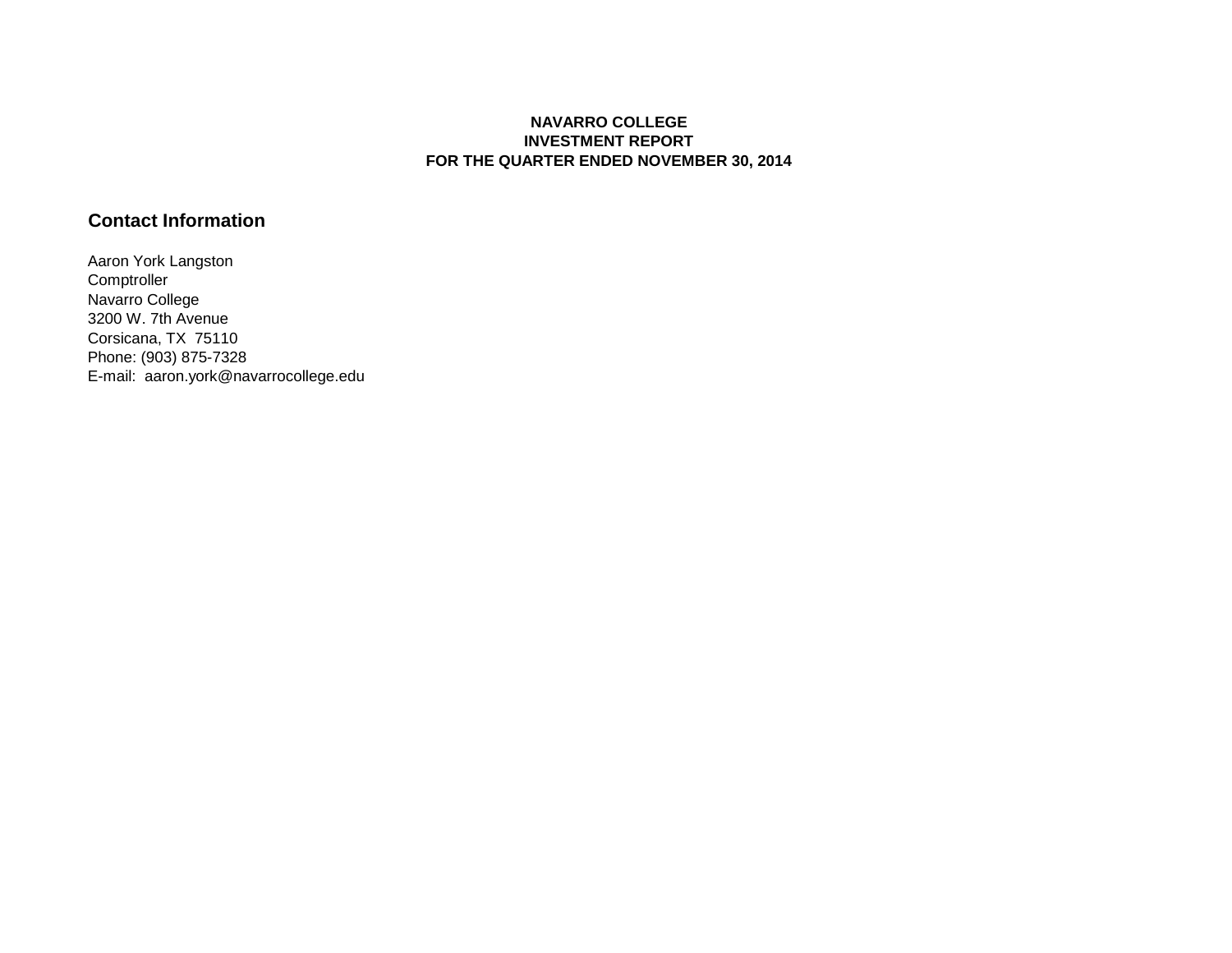#### **NAVARRO COLLEGE INVESTMENT REPORT FOR THE QUARTER ENDED NOVEMBER 30, 2014**

| <b>TYPE OF INVESTMENT</b>                                                                          |                 | <b>BEGINNING</b><br><b>BOOK VALUE</b><br>08/31/14 | <b>ADDITIONS/</b><br><b>CHANGES</b><br><b>FOR PERIOD</b> | <b>ENDING</b><br><b>BOOK VALUE</b><br>11/30/14 | <b>BEGINNING</b><br><b>MARKET VALUE</b><br>08/31/14 | <b>ENDING</b><br><b>MARKET VALUE</b><br>11/30/14 |
|----------------------------------------------------------------------------------------------------|-----------------|---------------------------------------------------|----------------------------------------------------------|------------------------------------------------|-----------------------------------------------------|--------------------------------------------------|
| <b>Certificates of Deposit</b>                                                                     |                 |                                                   |                                                          |                                                |                                                     |                                                  |
| Prosperity Bank - CD #730010577 (E&G)<br>Due 10/26/2016 @ 0.650% Rate<br>Purchased 10/26/2014      |                 | $\blacksquare$                                    | 500,000.00                                               | 500,000.00                                     |                                                     | 500,311.64                                       |
| City National Bank - CD #3006358430 (E&G)<br>Due 11/07/2014 @ 1.050% Rate<br>Purchased 03/07/2013  |                 | 250,000.00                                        | (250,000.00)                                             |                                                | 253,897.95                                          |                                                  |
| First Bank & Trust Co. - CD #5006220 (E&G)<br>Due 10/18/2014 @0.750% Rate<br>Purchased 10/18/2013  |                 | 100,000.00                                        | (100,000.00)                                             |                                                | 100,651.37                                          |                                                  |
| First Bank & Trust Co. - CD #5007088 (E&G)<br>Due 09/08/2014 @ .750% Rate<br>Purchased 03/08/2014  |                 | 145,000.00                                        | (145,000.00)                                             |                                                | 145,524.38                                          |                                                  |
| First Bank & Trust Co. - CD #5007088 (E&G)<br>Due 09/08/2015 @ 1.000% Rate<br>Purchased 09/08/2014 |                 |                                                   | 145,000.00                                               | 145,000.00                                     |                                                     | 145,329.73                                       |
| State Farm - CD #3055051959 (E&G)<br>Due 06/11/2016 @ .630% Rate<br>Purchased 06/11/2014           |                 | 150,000.00                                        |                                                          | 150,000.00                                     | 150,209.71                                          | 150,445.32                                       |
| State Farm - CD#1019063147 (Aux)<br>Due 07/01/2016 @ .600% Rate<br>Purchased 07/01/2014            |                 | 100,000.00                                        |                                                          | 100,000.00                                     | 100,100.27                                          | 100,249.86                                       |
|                                                                                                    | <b>Subtotal</b> | \$<br>745,000.00                                  | 150,000.00                                               | 895.000.00                                     | 750,383.68                                          | 896,336.55                                       |
| <b>U.S. Government Agency Securities</b>                                                           |                 |                                                   |                                                          |                                                |                                                     |                                                  |
|                                                                                                    |                 | $\blacksquare$                                    |                                                          |                                                | ä,                                                  |                                                  |
|                                                                                                    | <b>Subtotal</b> | 0.00                                              |                                                          | 0.00                                           | 0.00                                                | 0.00                                             |

**TOTAL** \$ **745,000.00 150,000.00 895,000.00 750,383.68 896,336.55**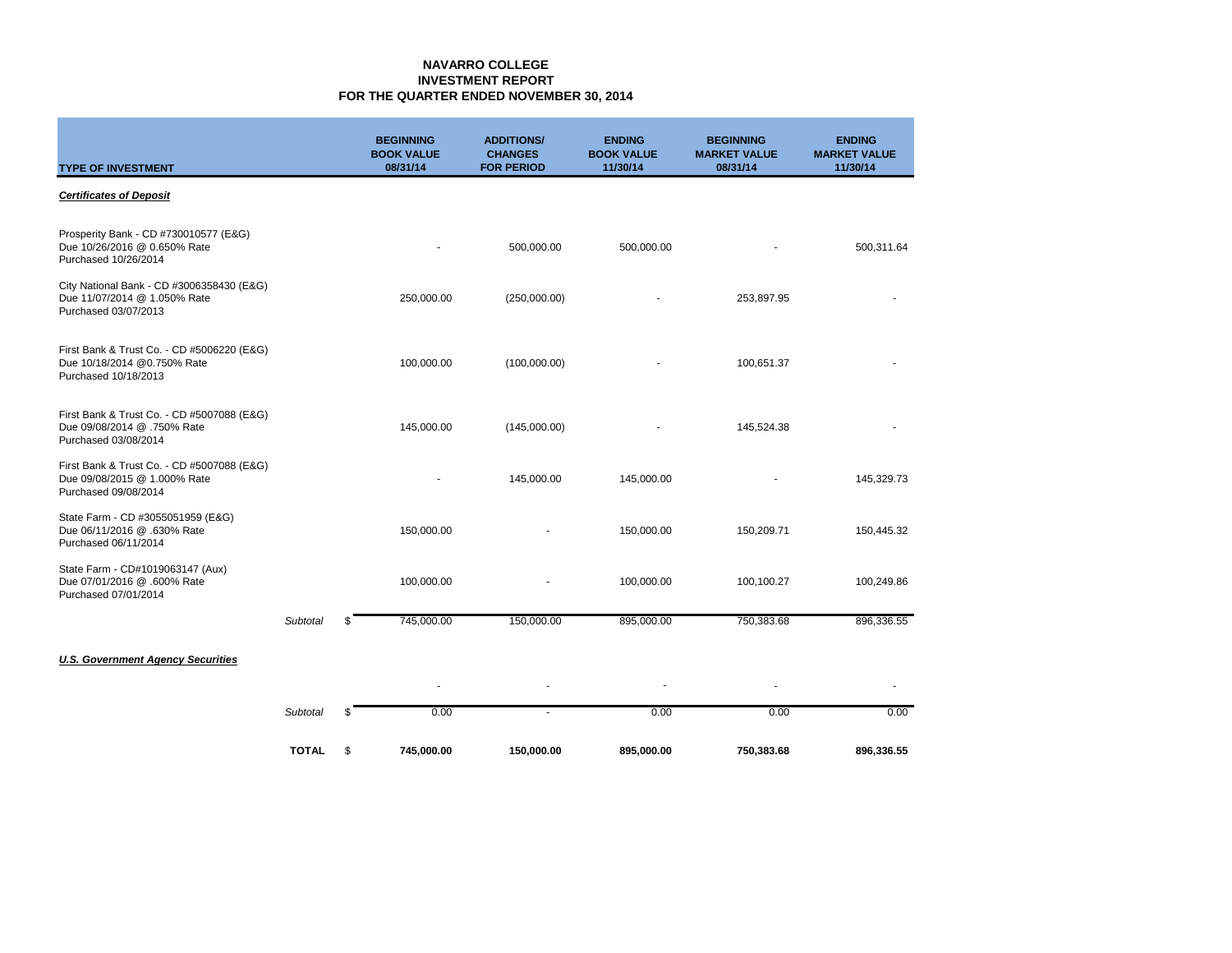### **NAVARRO COLLEGE INVESTMENT REPORT RECAP FOR THE QUARTER ENDED NOVEMBER 30, 2014**

#### **RECAP OF INVESTMENTS BY FUND**

| <b>TYPE OF INVESTMENT</b>                                                                                    | <b>ENDING</b><br><b>BOOK VALUE</b><br>11/30/14 | <b>Educational and</b><br><b>General Fund</b> | <b>Debt Service</b><br><b>Fund</b> | <b>Auxiliary</b><br><b>Fund</b> | <b>Agency</b><br><b>Fund</b> | <b>Plant</b><br><b>Fund</b> | <b>Student</b><br><b>Financial</b><br><b>Aid Fund</b> |
|--------------------------------------------------------------------------------------------------------------|------------------------------------------------|-----------------------------------------------|------------------------------------|---------------------------------|------------------------------|-----------------------------|-------------------------------------------------------|
| First Bank & Trust Co. - CD #5007088<br>First Bank & Trust Co. - CD #5006220<br>Prosperity Bank-CD#730010577 | 145,000.00<br>100,000.00<br>500,000.00         | 145,000.00<br>100,000.00<br>500,000.00        |                                    |                                 |                              |                             |                                                       |
| City National Bank-CD#3006358431<br>State Farm - CD #3055051959<br>State Farm - CD #1019063147               | 250,000.00<br>150,000.00<br>100,000.00         | 250,000.00<br>150,000.00                      |                                    | 100,000.00                      |                              |                             |                                                       |
|                                                                                                              | 1,245,000.00 \$                                | 1,145,000.00 \$                               | $0.00 \text{ }$ \$                 | 100,000.00 \$                   | $0.00 \text{ }$ \$           | $0.00 \text{ }$ \$          | 0.00                                                  |
| November 30, 2014 Benchmark Rates:<br><b>TexStar Local Government Investment Service</b>                     | 0.0387%                                        |                                               |                                    |                                 |                              |                             |                                                       |
| Rates and market values are from the November 28, 2014 The<br>Wall Street Journal                            |                                                |                                               |                                    |                                 |                              |                             |                                                       |
| <b>Federal Funds Rate</b><br>Treasury Bill - 26 weeks                                                        | 0.2800%<br>0.0700%                             |                                               |                                    |                                 |                              |                             |                                                       |

We, the investment officers of Navarro College District, swear that, to the best of our knowledge, this report displays Navarro College's investment portfolio as of August 31, 2014. We further swear that transactions invol investment portfolio are in compliance with Navarro College's Investment Policy and Strategy and the provisions of the Public Funds Investment Act, Chapter 2256, and amendments of the Texas Government Code.

**Prepared by:** Date Investment Officer

Date Comptroller **Date** Investment Officer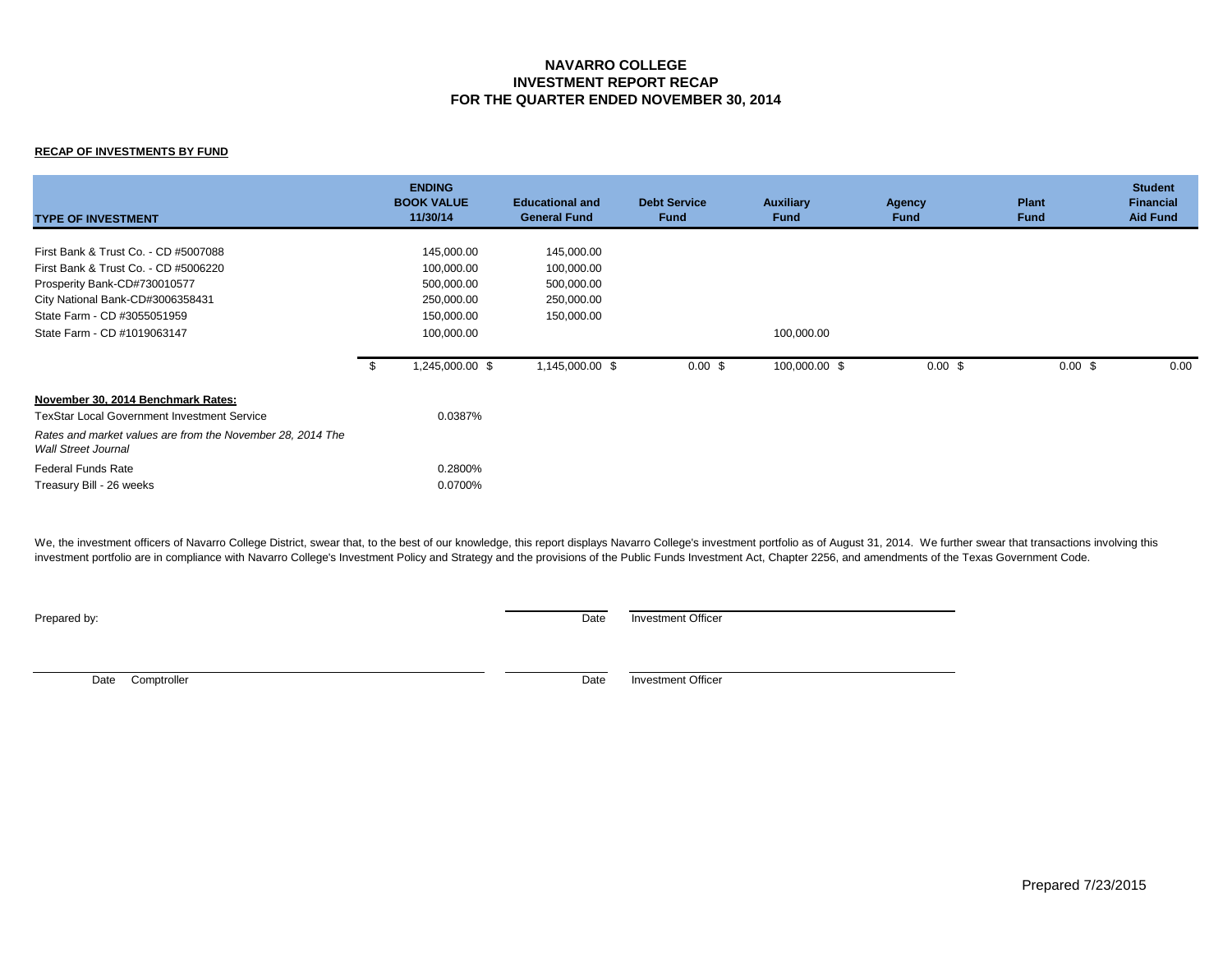# **NAVARRO COLLEGE INVESTMENT PORTFOLIO MATURITY SCHEDULE FOR THE QUARTER ENDED NOVEMBER 30, 2014**

| <b>MATURITY</b>      |                                  |                                       |                                 |                                 |                          |  |  |  |
|----------------------|----------------------------------|---------------------------------------|---------------------------------|---------------------------------|--------------------------|--|--|--|
| <b>Fiscal Year</b>   | <b>1st Quarter</b><br>Sept - Nov | 2nd Quarter<br>Dec - Feb              | <b>3rd Quarter</b><br>Mar - May | <b>4th Quarter</b><br>Jun - Aug | <b>Total Amount</b>      |  |  |  |
| 2015<br>2016<br>2017 | ۰<br>495,000.00<br>500,000.00    | $\blacksquare$<br>$\blacksquare$<br>۰ | $\blacksquare$                  | 250,000.00                      | 745,000.00<br>500,000.00 |  |  |  |
| <b>Total</b>         | \$<br>$995,000.00$ \$            | $\blacksquare$                        | $0.00$ \$                       | 250,000.00 \$                   | 1,245,000.00             |  |  |  |